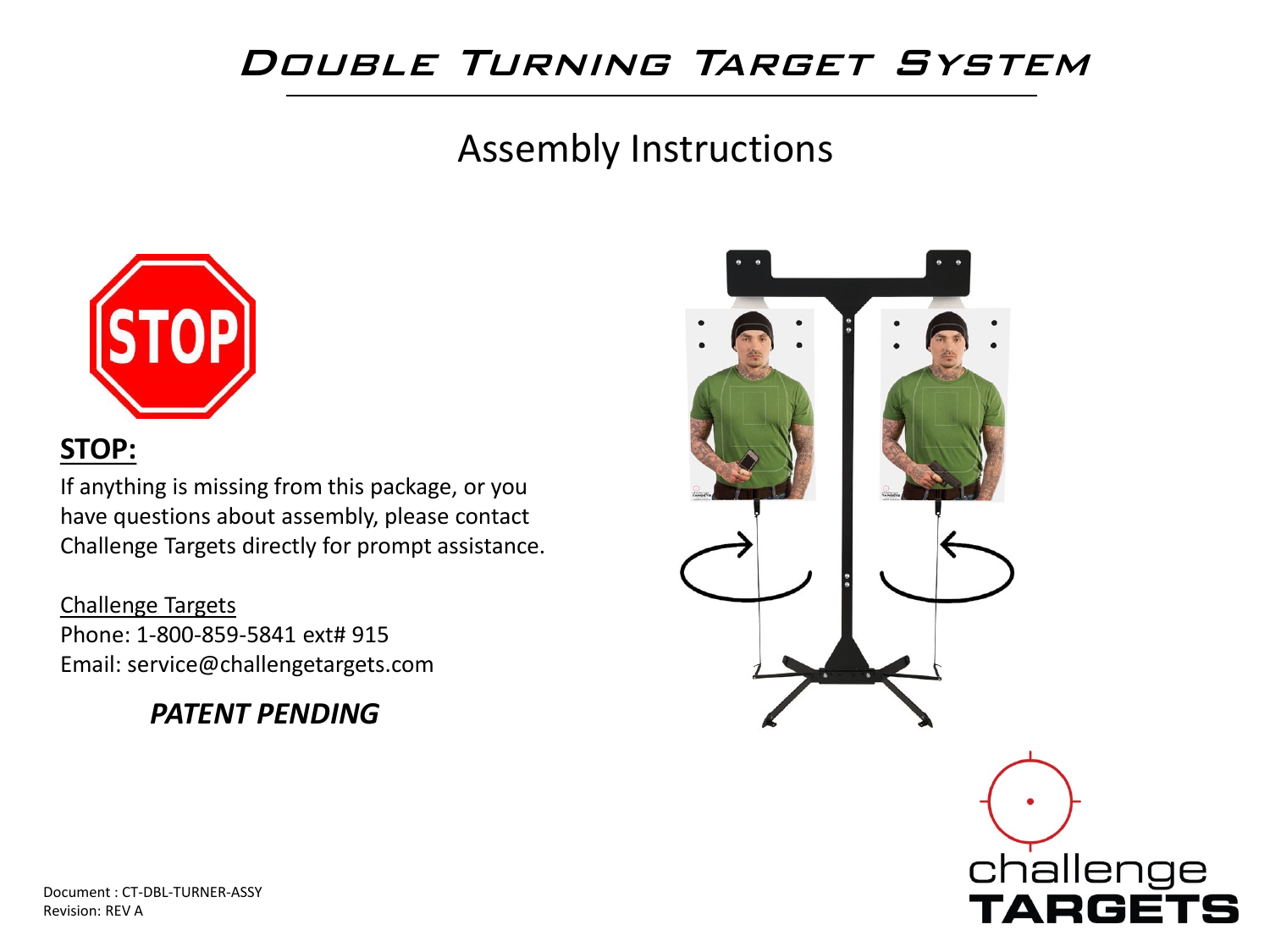Page 1

#### **Package Contents**

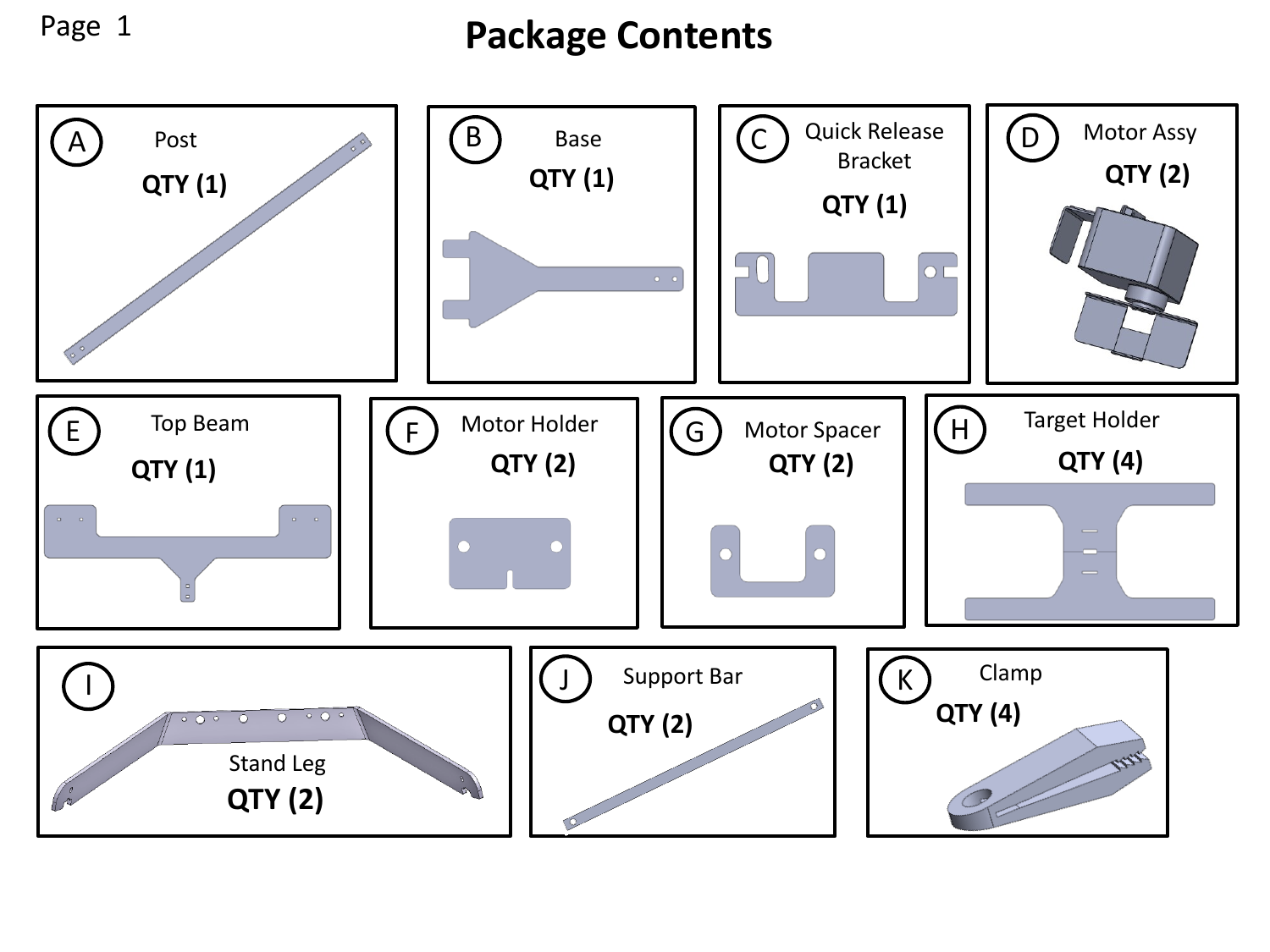### **Package Contents** Page 2

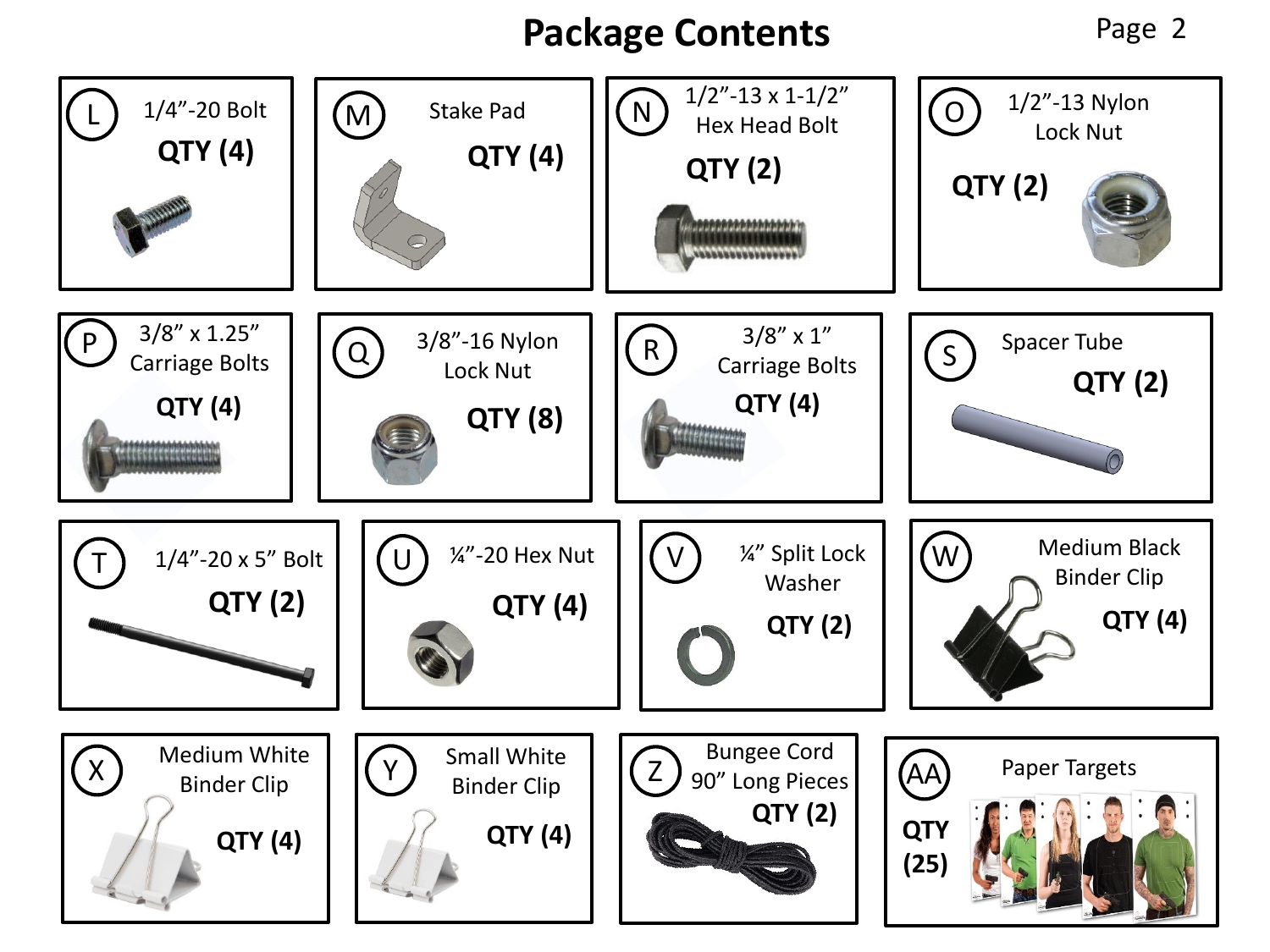# Page 3 **Install (4) Stake Pads**

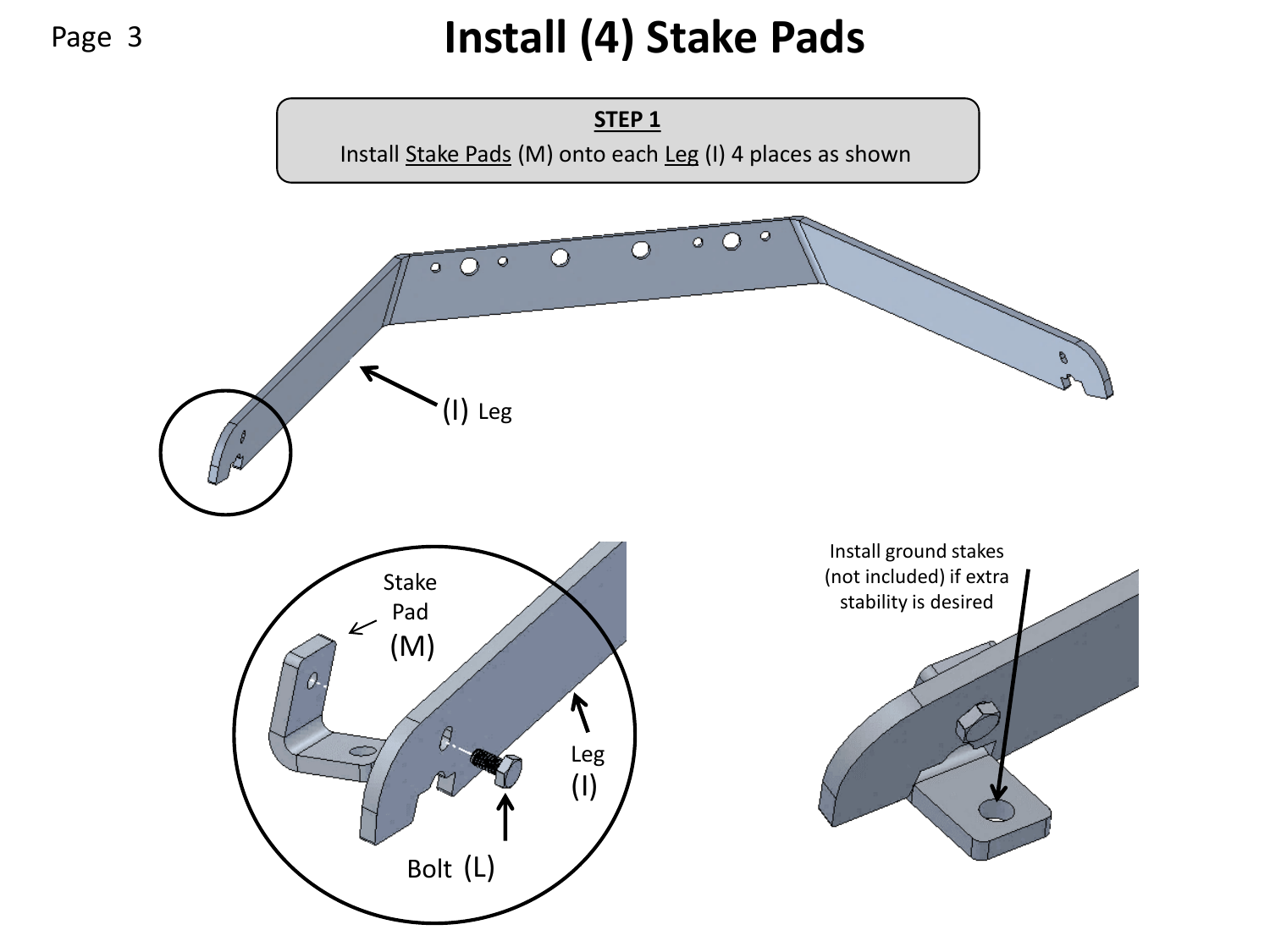# **Base Assembly** Page 4

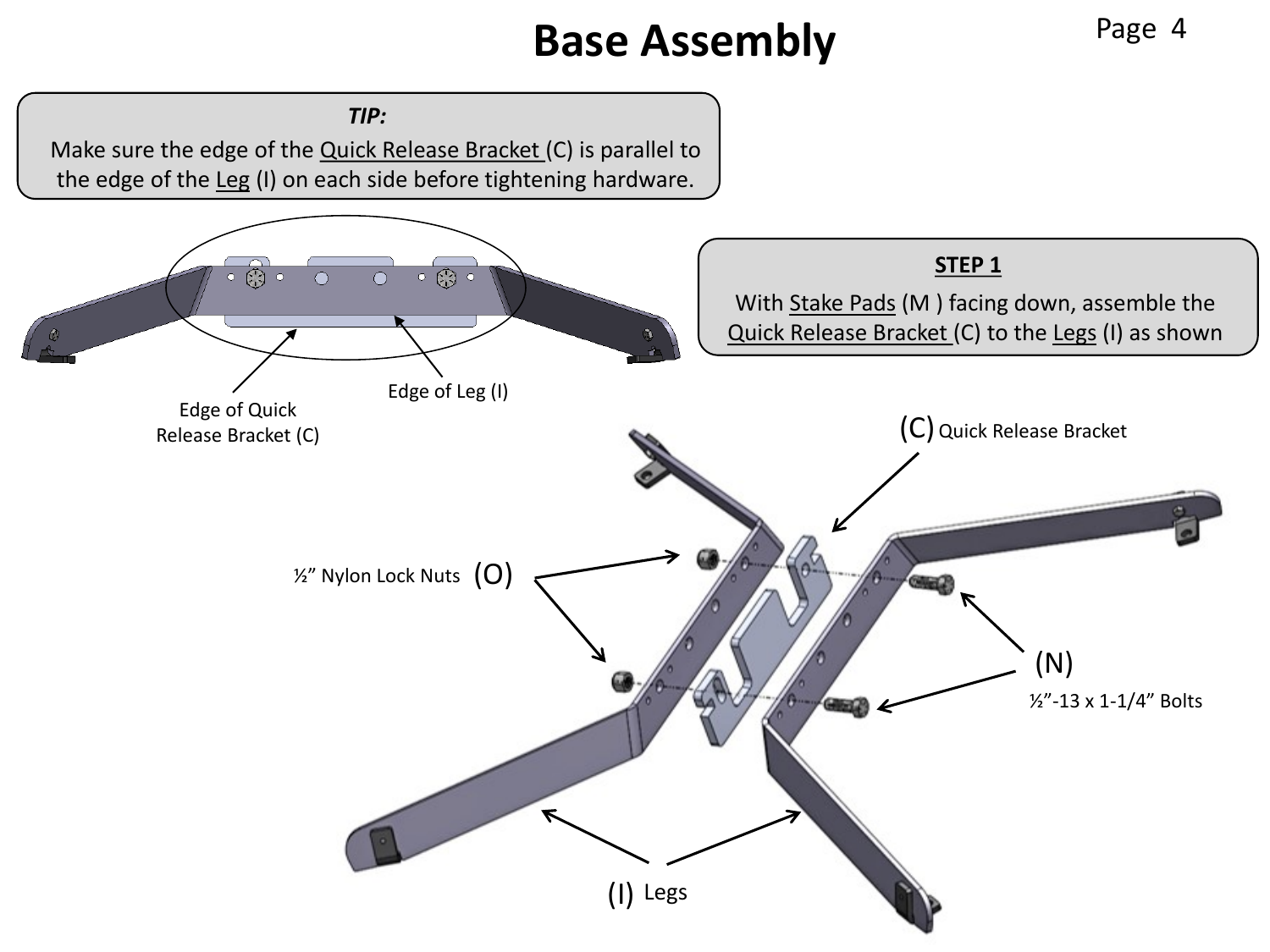# Page 5 **Frame Assembly**

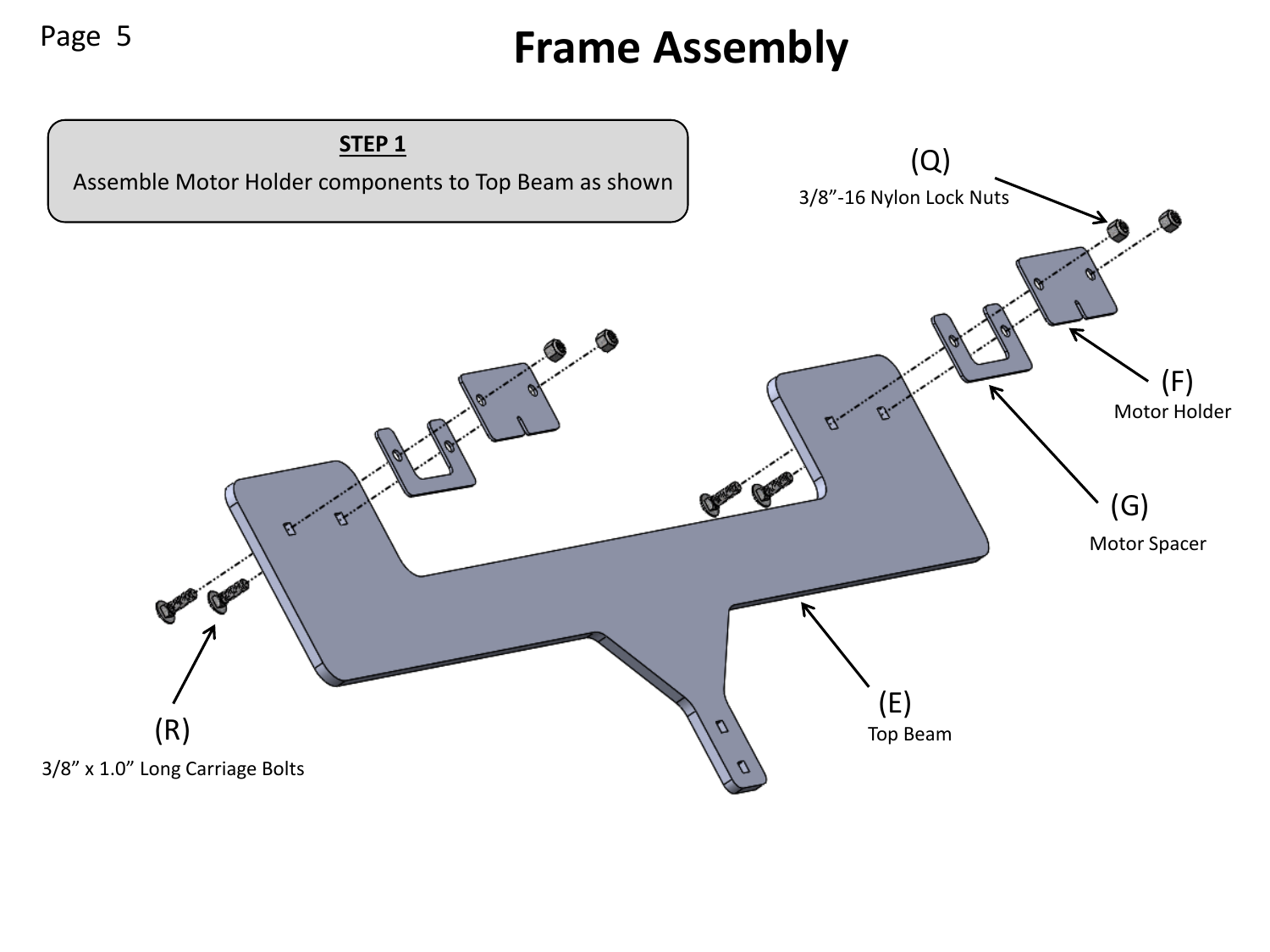# **Frame Assembly** Page 6

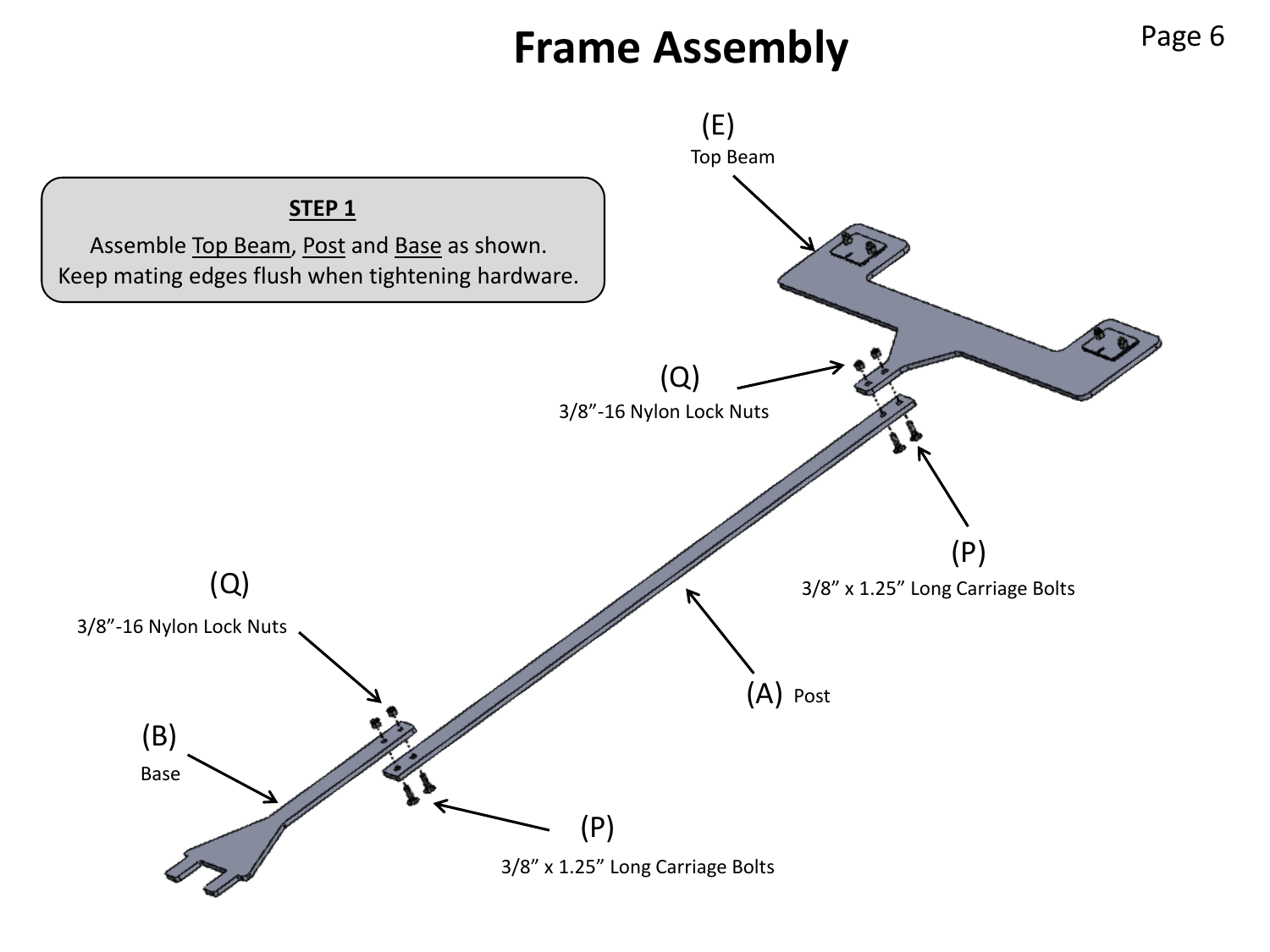

## **Frame Assembly**

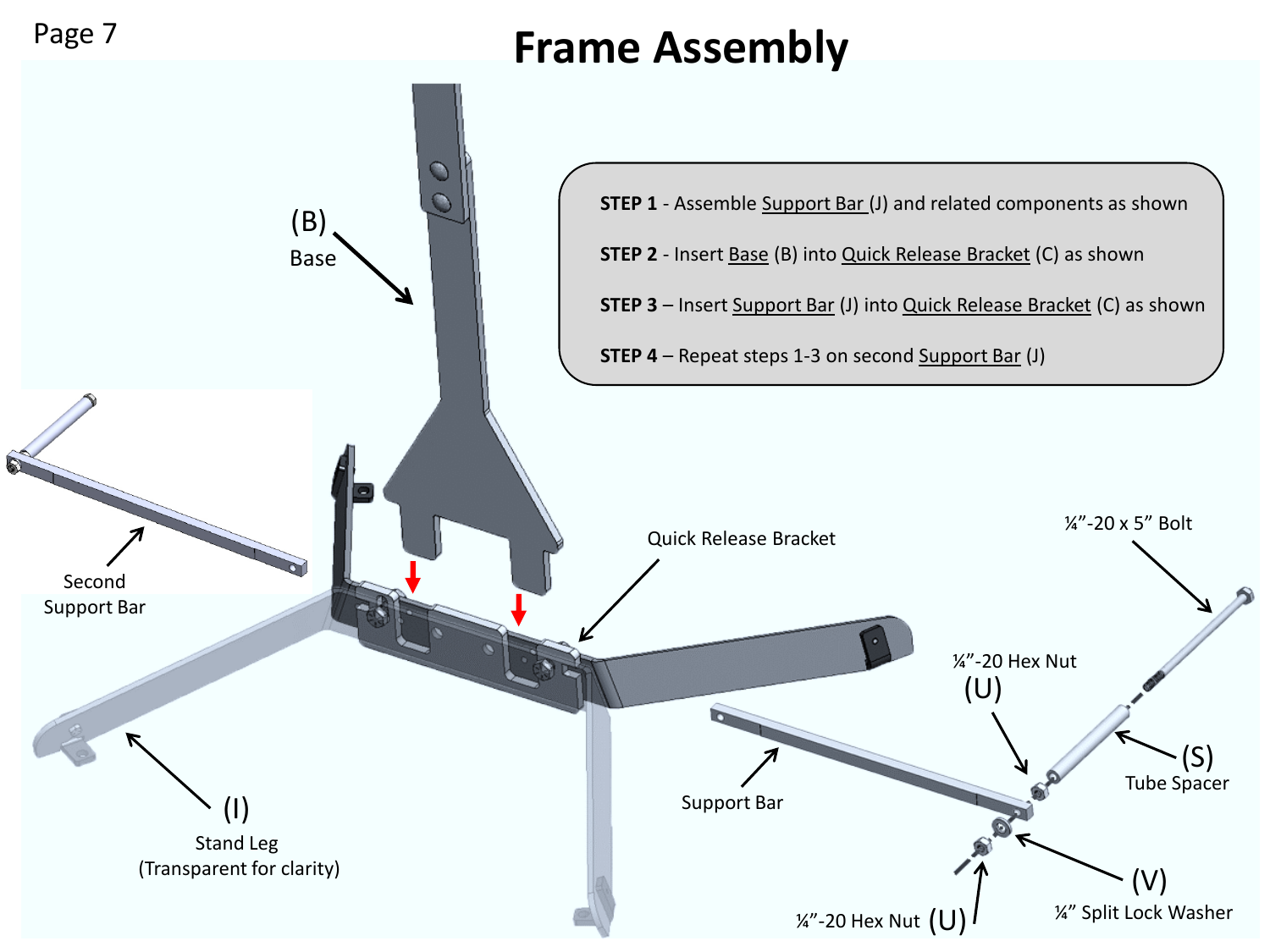## **Support Assembly** Page 8

**STEP 1** - Cut the **Bungee Cord** (Z) to 29" and tie one end to the Clamp (K) and the other end to the Bolt (T)

**STEP 2** – Repeat step 1 on opposite side

**Tip:** Tie the Bungee Cord in the gap between the Bolt (T) and the Tube Spacer (S)